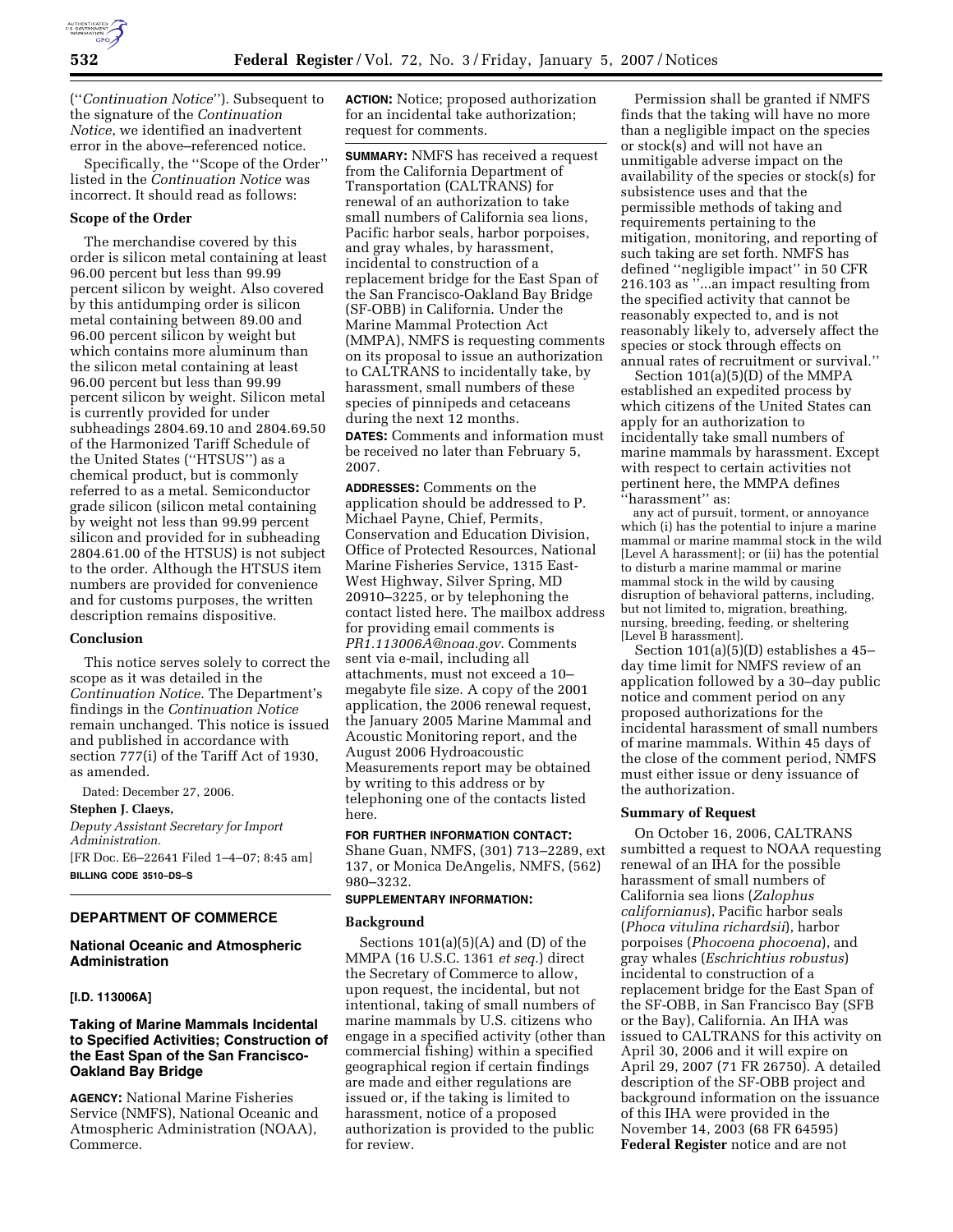repeated here. Please refer to that **Federal Register** notice.

# **Description of the Marine Mammals Potentially Affected by the Activity**

General information on the marine mammal species found in California waters can be found in Caretta *et al.*  (2006), which is available at the following URL: *http:// www.nmfs.noaa.gov/pr/pdfs/sars/ po2005.pdf*. Refer to that document for information on these species.

The marine mammals most likely to be found in the SF-OBB area are the California sea lion, Pacific harbor seal, and harbor porpoise. From December through May gray whales may also be present in the SF-OBB area. Information on California sea lion, harbor seal, and gray whale was provided in the November 14, 2003 (68 FR 64595), **Federal Register** notice; information on harbor porpoise was provided in the January 26, 2006 (71 FR 4352), **Federal Register** notice.

# **Potential Effects on Marine Mammals and Their Habitat**

CALTRANS and NMFS have determined that open-water pile driving, as outlined in the project description, has the potential to result in behavioral harassment of California sea lions, Pacific harbor seals, harbor porpoises, and gray whales that may be swimming, foraging, or resting in the project vicinity while pile driving is being conducted. Pile driving could potentially harass those few pinnipeds that are in the water close to the project site, whether their heads are above or below the surface.

Based on airborne noise levels measured and on-site monitoring conducted during 2004 under the previous IHA, noise levels from the East Span project did not result in the harassment of harbor seals hauled out on Yerba Buena Island (YBI). Also, noise levels from the East Span project are not expected to result in harassment of the sea lions hauled out at Pier 39 as airborne and waterborne sound pressure levels (SPLs) would attenuate to below harassment levels by the time they reach that haul-out site, 5.7 km (3.5 miles) from the project site.

For reasons provided in greater detail in NMFS' November 14, 2003 (68 FR 64595) **Federal Register** notice and in CALTRANS' June 2004, January 2005 annual monitoring reports, and marine mammal observation memoranda between February and September, 2006, the East Span Project was resulting in only small numbers of harbor seals. Therefore, it is not expected to result in more than a negligible impact on marine mammal stocks and will not have a significant impact on their habitat. No pile driving has been commenced since September 15, 2006. Short-term impacts to habitat may include minimal disturbance of the sediment where the channels are dredged for barge access and where individual bridge piers are constructed. Long-term impacts to marine mammal habitat will be limited to the footprint of the piles and the obstruction they will create following installation. However, this impact is not considered significant as the marine mammals can easily swim around the piles of the new bridge, as they currently swim around the existing bridge piers.

# **Mitigation**

The following mitigation measures are currently required under the existing IHA to reduce impacts to marine mammals to the lowest extent practicable. NMFS proposes to continue these mitigation measures under a new IHA, if issued.

### *Barrier Systems*

An air bubble curtain system is required to be used only when driving the permanent open-water piles. While the bubble curtain is required specifically as a method to reduce impacts to endangered and threatened fish species in SFB, it may also provide some benefit for marine mammals. The NMFS' Biological Opinion and the California Department of Fish and Game's (CDFG) 2001 Incidental Take Permit also allow for the use of other equally effective methods, such as cofferdams, as an alternative to the air bubble curtain system to attenuate the effects of sound pressure waves on fish during driving of permanent in-Bay piles (NMFS 2001; CDFG, 2001). Piers E–16 through E–7 for both the eastbound and westbound structures of the Skyway will be surrounded by sheet-pile cofferdams, which will be dewatered before the start of pile driving. De-watered cofferdams are generally effective sound attenuation devices. For Piers E3 through E6 of the Skyway and Pier 1 the Self-Anchored Suspension span, it is anticipated that cofferdams will not be used; therefore, a bubble curtain will surround the piles.

#### *Sound Attenuation*

As a result of the determinations made during the Pile Installation Demonstration Project (PIDP) restrike and the investigation at the Benicia-Martinez Bridge, NMFS determined in 2003 that CALTRANS must install an air bubble curtain for pile driving for the open-water piles without cofferdams

located at the SF-OBB. This specification and configuration of the air bubble curtain system is described in pervious **Federal Register** notice (71 FR 4352, January 26, 2006), and is not repeated here.

#### *Establishment of Safety/Buffer Zones*

A safety zone is to be established and monitored to include all areas where the underwater SPLs are anticipated to equal or exceed 190 dB re 1 microPa rms (impulse) for pinnipeds. Also, a 180–dB re 1 microPa rms (impulse) safety zone for gray whales and harbor porpoises must be established for pile driving occurring during the gray whale migration season from December through May. Prior to commencement of any pile driving, a preliminary 500–m (1,640–ft) radius safety zone for pinnipeds (California sea lions and Pacific harbor seals) will be established around the pile driving site, as it was for the PIDP. Once pile driving begins, either new safety zones can be established for the 500 kJ and 1,700 kJ hammers or the 500 m (1,640 ft) safety zone can be retained. If new safety zones are established based on SPL measurements, NMFS requires that each new safety zone be based on the most conservative measurement (i.e., the largest safety zone configuration). SPLs will be recorded at the 500–m (1,640– ft) contour. The safety zone radius for pinnipeds will then be enlarged or reduced, depending on the actual recorded SPLs.

Observers on boats will survey the safety zone to ensure that no marine mammals are seen within the zone before pile driving of a pile segment begins. If marine mammals are found within the safety zone, pile driving of the segment will be delayed until they move out of the area. If a marine mammal is seen above water and then dives below, the contractor will wait 15 minutes and if no marine mammals are seen by the observer in that time it will be assumed that the animal has moved beyond the safety zone. This 15–minute criterion is based on scientific evidence that harbor seals in San Francisco Bay dive for a mean time of 0.50 minutes to 3.33 minutes (Harvey and Torok, 1994), and the mean diving duration for harbor porpoises ranges from 44 to 103 seconds (Westgate et al., 1995). However, due to the limitations of monitoring from a boat, there can be no assurance that the zone will be devoid of all marine mammals at all times.

Once the pile driving of a segment begins it cannot be stopped until that segment has reached its predetermined depth due to the nature of the sediments underlying the Bay. If pile driving stops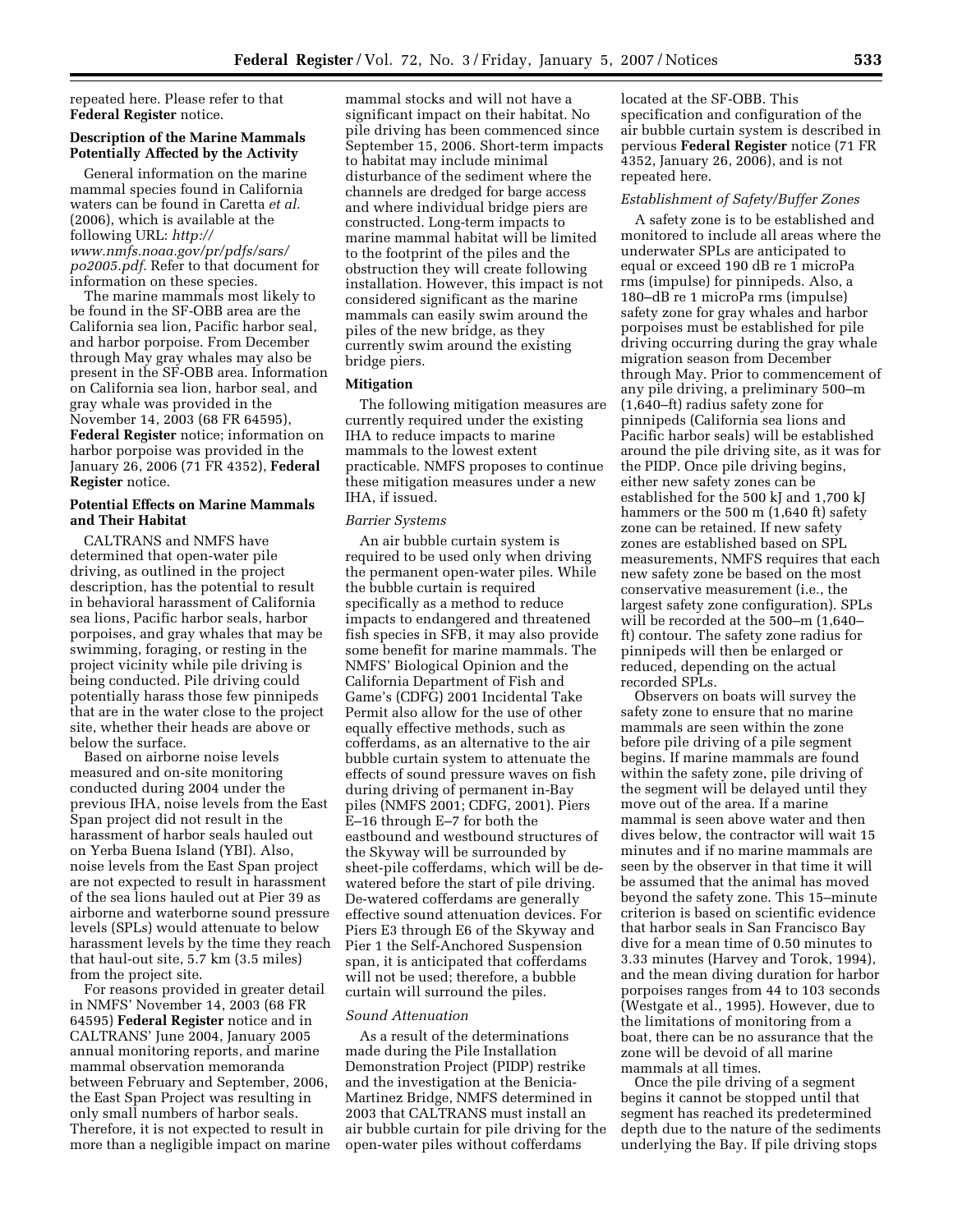and then resumes, it would potentially have to occur for a longer time and at increased energy levels. In sum, this would simply amplify impacts to marine mammals, as they would endure potentially higher SPLs for longer periods of time. Pile segment lengths and wall thickness have been specially designed so that when work is stopped between segments (but not during a single segment), the pile tip is never resting in highly resistant sediment layers. Therefore, because of this operational situation, if seals, sea lions, or harbor porpoises enter the safety zone after pile driving of a segment has begun, pile driving will continue and marine mammal observers will monitor and record marine mammal numbers and behavior. However, if pile driving of a segment ceases for 30 minutes or more and a marine mammal is sighted within the designated safety zone prior to commencement of pile driving, the observer(s) must notify the Resident Engineer (or other authorized individual) immediately and follow the mitigation requirements as outlined previously in this document.

## *Soft Start*

It should be recognized that although marine mammals will be protected from Level A harassment by establishment of an air-bubble curtain and marine mammal observers monitoring a 190–dB safety zone for pinipeds and 180–dB safety zone for cetaceans, mitigation may not be 100 percent effective at all times in locating marine mammals. Therefore, in order to provide additional protection to marine mammals near the project area by allowing marine mammals to vacate the area prior to receiving a potential injury, CALTRANS will also ''soft start'' the hammer prior to operating at full capacity. CALTRANS typically implements a ''soft start'' with several initial hammer strikes at less than full capacity (i.e., approximately 40–60 percent energy levels) with no less than a 1 minute interval between each strike. Similar levels of noise reduction are expected underwater. Therefore, the contractor will initiate hammering of both the 500– kJ and the 1,700–kJ hammers with this procedure in order to allow pinnipeds or cetaceans in the area to voluntarily move from the area, this should expose fewer animals to loud sounds both underwater and above water noise. This would also ensure that, although not expected, any pinnipeds and cetaceans that are missed during safety zone monitoring will not be injured.

# *Compliance with Equipment Noise Standards*

To mitigate noise levels and, therefore, impacts to California sea lions, Pacific harbor seals, harbor porpoises, and gray whales, all construction equipment will comply as much as possible with applicable equipment noise standards of the U.S. Environmental Protection Agency, and all construction equipment will have noise control devices no less effective than those provided on the original equipment.

### **Monitoring**

The following monitoring measures are currently required under the IHA to reduce impacts to marine mammals to the lowest extent practicable. Unless, as noted, the work has been completed, NMFS proposes to continue those monitoring measures under a new IHA (if issued).

# *Visual Observations*

The area-wide baseline monitoring and the aerial photo survey to estimate the fraction of pinnipeds that might be missed by visual monitoring have been completed under the current IHA and do not need to be continued.

Safety zone monitoring will be conducted during driving of all openwater, permanent piles without cofferdams and with cofferdams when underwater SPLs reach 190 dB RMS or greater. Monitoring of the pinniped and cetacean safety zones will be conducted by a minimum of three qualified NMFSapproved observers for each safety zone. One three-observer team will be required for the safety zones around each pile driving site, so that multiple teams will be required if pile driving is occurring at multiple locations at the same time. The observers will begin monitoring at least 30 minutes prior to startup of the pile driving. Most likely observers will conduct the monitoring from small boats, as observations from a higher vantage point (such as the SF-OBB) is not practical. Pile driving will not begin until the safety zone is clear of marine mammals. However, as described in the Mitigation section, once pile driving of a segment begins, operations will continue uninterrupted until the segment has reached its predetermined depth. However, if pile driving of a segment ceases for 30 minutes or more and a marine mammal is sighted within the designated safety zone prior to commencement of pile driving, the observer(s) must notify the Resident Engineer (or other authorized individual) immediately and follow the mitigation requirements as outlined

previously (see Mitigation). Monitoring will continue through the pile driving period and will end approximately 30 minutes after pile driving has been completed. Biological observations will be made using binoculars during daylight hours.

In addition to monitoring from boats, during open-water pile driving, monitoring at one control site (harbor seal haul-out sites and the waters surrounding such sites not impacted by the East Span Project's pile driving activities, i.e. Mowry Slough) will be designated and monitored for comparison. Monitoring will be conducted twice a week at the control site whenever open-water pile driving is being conducted. Data on all observations will be recorded and will include items such as species, numbers, behavior, details of any observed disturbances, time of observation, location, and weather. The reactions of marine mammals will be recorded based on the following classifications that are consistent with the Richmond Bridge Harbor Seal survey methodology (for information on the Richmond Bridge authorization, see 68 FR 66076, November 25, 2003): (1) No response, (2) head alert (looks toward the source of disturbance), (3) approach water (but not leave), and (4) flush (leaves haul-out site). The number of marine mammals under each disturbance reaction will be recorded, as well as the time when seal re-haul after a flush.

#### *Acoustical Observations*

Airborne noise level measurements have been completed and underwater environmental noise levels will continue to be measured as part of the East Span Project. The purpose of the underwater sound monitoring is to establish the safety zone of 190 dB re 1 micro-Pa RMS (impulse) for pinnipeds and the safety zone of 180 dB re 1 micro-Pa RMS (impulse) for cetaceans. Monitoring will be conducted during the driving of the last half (deepest pile segment) for any given open-water pile. One pile in every other pair of pier groups will be monitored. One reference location will be established at a distance of 100 m (328 ft) from the pile driving. Sound measurements will be taken at the reference location at two depths (a depth near the mid-water column and a depth near the bottom of the water column but at least 1 m (3 ft) above the bottom) during the driving of the last half (deepest pile segment) for any given pile. Two additional in-water spot measurements will be conducted at appropriate depths (near mid water column), generally 500 m (1,640 ft) in two directions either west, east, south or